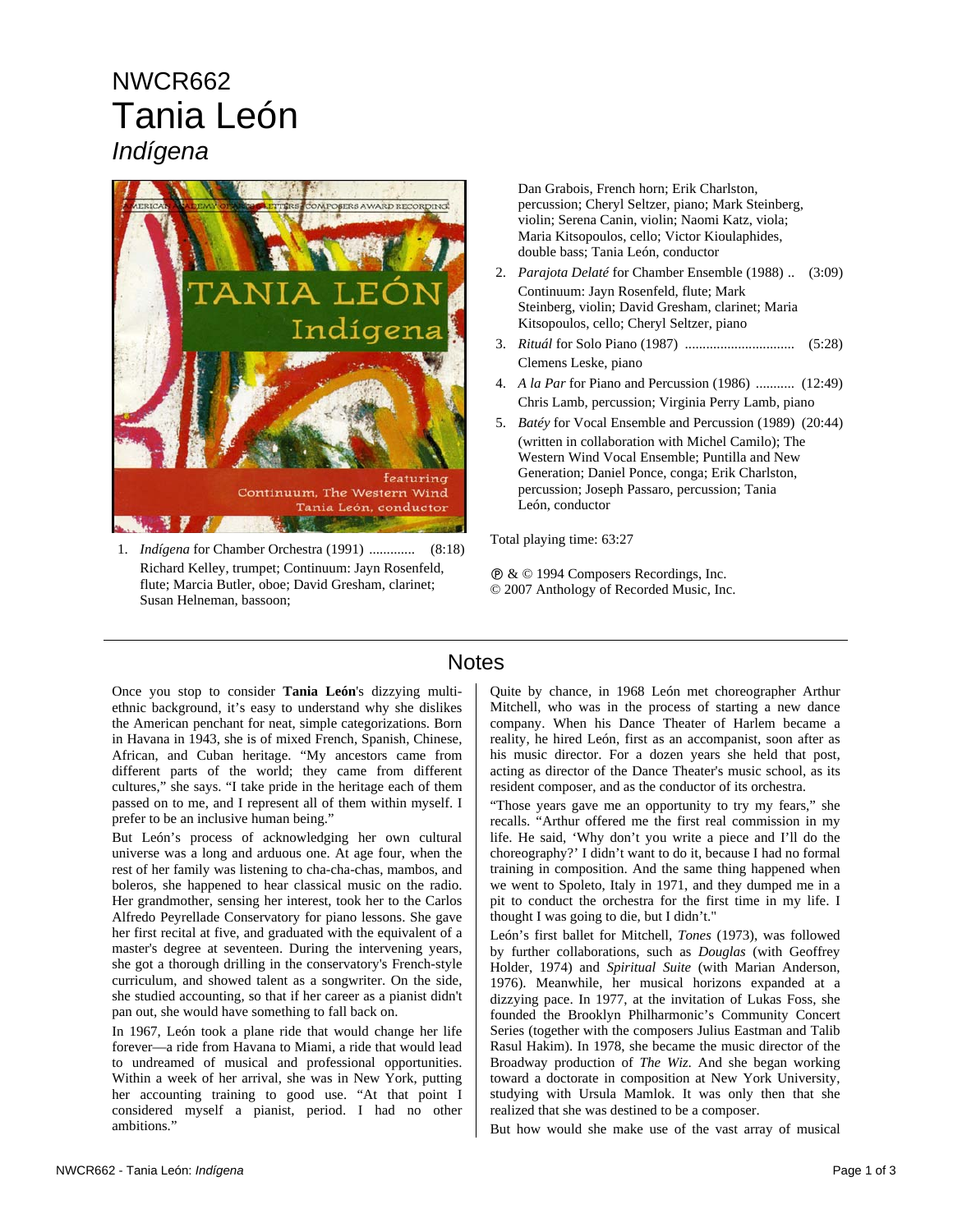styles that jostled in her head? Not only did she bring with her a rich Cuban tradition, but in New York she got to know everything from jazz to African-American popular music to Carter and Stravinsky. "My upbringing facilitated an open ear for everything. I had never had anybody to teach me how to dislike something because it was not appropriate. So I enjoyed everything from the music of the peasants to music from other countries to music of tremendous complexity, like Boulez and Stockhausen."

In New York, however, she suspected that her diversity would be a liability if she wished to be taken seriously as a composer by a new-music community that might have sneered at her heritage. "During the 1970s I was very keen to conceal my background," she admits. "Perhaps I was looking for an entry into the mainstream." The turning point was her return to Cuba in 1979. "I felt an explosion inside of me. I realized that there were very cherished things in me that I was denying. And I felt the sounds of my environment, the sounds of my childhood, starting to come back to me." Now there was no possibility of returning to the status quo: the time for musical integration had arrived.

Once León stopped suppressing her own voice, her compositional gifts blossomed. Beginning in the 1980s, she started embracing her past with a vengeance. *De Orishas* (1982), for the vocal ensemble The Western Wind uses Yoruban poetry; *Batá* (1985) is an orchestral work that incorporates Yoruban religious drums; *A la Par* (1986), she writes, "is my first attempt to express the dichotomy between the folk-music traditions of my native Cuba and the classical European training I received at the Havana Conservatory."

*A la Par*, a powerful duet for piano and a wide range of percussion (including mallet instruments, bells, bottles, and drums of every variety), translates as "going together." "Think of it as like the rails of a train," she says. "In the distance they look like one. And as they come toward you, they are in sync; if they take a curve, they take it together."

Those rails might as well be her two different musical heritages, moving in sync for the first time. The first movement, dissonant in harmony, jagged in contour, plunges us into a frenzy of rhythm, its unrelenting pulse enlivened by unpredictable accents and metric shifts. In the middle of the eerie, shimmering second movement, a rumba *guaguanco* emerges from the haze. León gradually builds up a dense polyrhythmic texture that includes an obsessive rumba ostinato in the left hand of the piano, angular chromatic interjections in the right hand, and tricky cross-rhythms in the drums. (No literal appropriation of a folk idiom, this *guaguanco* has clearly been filtered through a modernist sensibility.) The third movement returns to the propulsive rhythmic drive of the first, now coupled with a gradual accelerando and frantic harmonic stasis.

Those same traits characterize *Rituál* (1987) for solo piano. After a languid, almost improvisatory introduction, León gradually builds up an ostinato pattern that leaps from the lowest note on the keyboard to its upper extremities. Again, the pulse is constant but the accents are unpredictable; again, the dissonant harmonies are relatively static; again, all the musical elements are subsumed by the savage, brutal rhythmic power. The piano-shaking ferocity of *Rituál*'s conclusion might suggest that León had some actual ceremony in mind, but she insists that the ritual she refers to is really her own rite of passage. Dedicated to the Dance Theater of Harlem's founders, Arthur Mitchell and Karel Shook, *Rituál* is "about the fire in the spirit of people who encourage other people, because they see something that the person doesn't see herself. It's the first that initiates

## something."

*Parajota Delaté* (1988) inhabits a world very different from *A la Par* or *Rituál*. Its title translates literally as "for J from T," and it refers to León's long friendship with the composer Joan Tower. Commissioned by the Da Capo Chamber Players as a birthday tribute to Tower, it is a delicate, miniature scherzo, as mercurial in mood and fleeting in gesture as an animated conversation. Here linear atonality, modernist angularity, and fluidity of pulse replace the rhythmic single-mindedness of *Rituál*.

But León's heritage returns to the fore in *Indígena* (1991), commissioned by Town Hall for the Solisti Chamber Orchestra of New York. It opens with a series of rhapsodic, cadenza-like woodwind flourishes (each answered by a burst of percussion) that lead into a motoric, interlocking, polyrhythmic groove. In this dissonant context, a sudden turn to a static G-major triad is breathtaking, and it announces what is essentially *Indígena*'s Carnival scene.

Now León conjures up a *comparsa*, the group of masked revelers who roam the streets during carnival season. "In the *comparsa*, there's always a winner, and the king of the *comparsa* is the trumpeter. You might hear that a *comparsa* is approaching, because you hear the trumpet from a great distance, and then you hear the polyrhythms getting closer and closer."

In *Indígena*, the trumpet stands and delivers several bold and brilliant solos, each of which prompts a response from the rest of the instruments, the *comparsa's* "chorus.' Only once does the trumpet quote an authentic *comparsa* melody, "La Jardinia," which is echoed by the ensemble. A frenzied outburst of revelry ensues.

With *Batéy* (1989), we enter a unique musical universe, one defined by both the nature of the commission (for The Western Wind) and the unusual compositional process. A musical collaboration between León and Michel Camilo, the noted Dominican-born pianist and composer whose many recordings straddle the worlds of jazz, classical, and Latin music, *Batéy* evokes an African spiritual legacy that still thrives in the Caribbean. A *batéy* was a village built for the workers who toiled on a sugar-cane plantation and the word itself was coined by West African slaves who were brought to the New World.

*Batéy* is scored for six amplified singers and six percussionists, who play an array of traditional and nontraditional instruments. Once those forces were determined, León and Camilo had to divide up the compositional duties. First, they decided on a four movement structure—"Canto" (Chant), "Yoruba," "Rezos" (Prayers), and "Rumba." Then they crafted a hybrid text, one that is primarily in Spanish, but that embraces nonsense syllables, a few words of English (including a quote from Martin Luther King) and Yoruban, and what León calls "a Cuban dialect that imitates the dialect of Africanos." Finally, they decided who would compose which movements. "We would analyze what kind of tonal ambience we wanted for each section, and then we would go home and write," León recalls. "When we would come back, we'd compare notes, and create bridges between each of our sections."

Still, their two personalities stand out clearly. Camillo's sections are not only more tonal, but more literal in their use of folk traditions. León's sections are more dissonant and denser in their rhythmic layerings (although *Batéy* undoubtedly contains some of her most readily accessible music). The "Ritos" portion of "Yoruba" uses voice and percussion to construct León's characteristically spiky polyrhythms, but the *a cappella* sections of "Rezos" revel in a